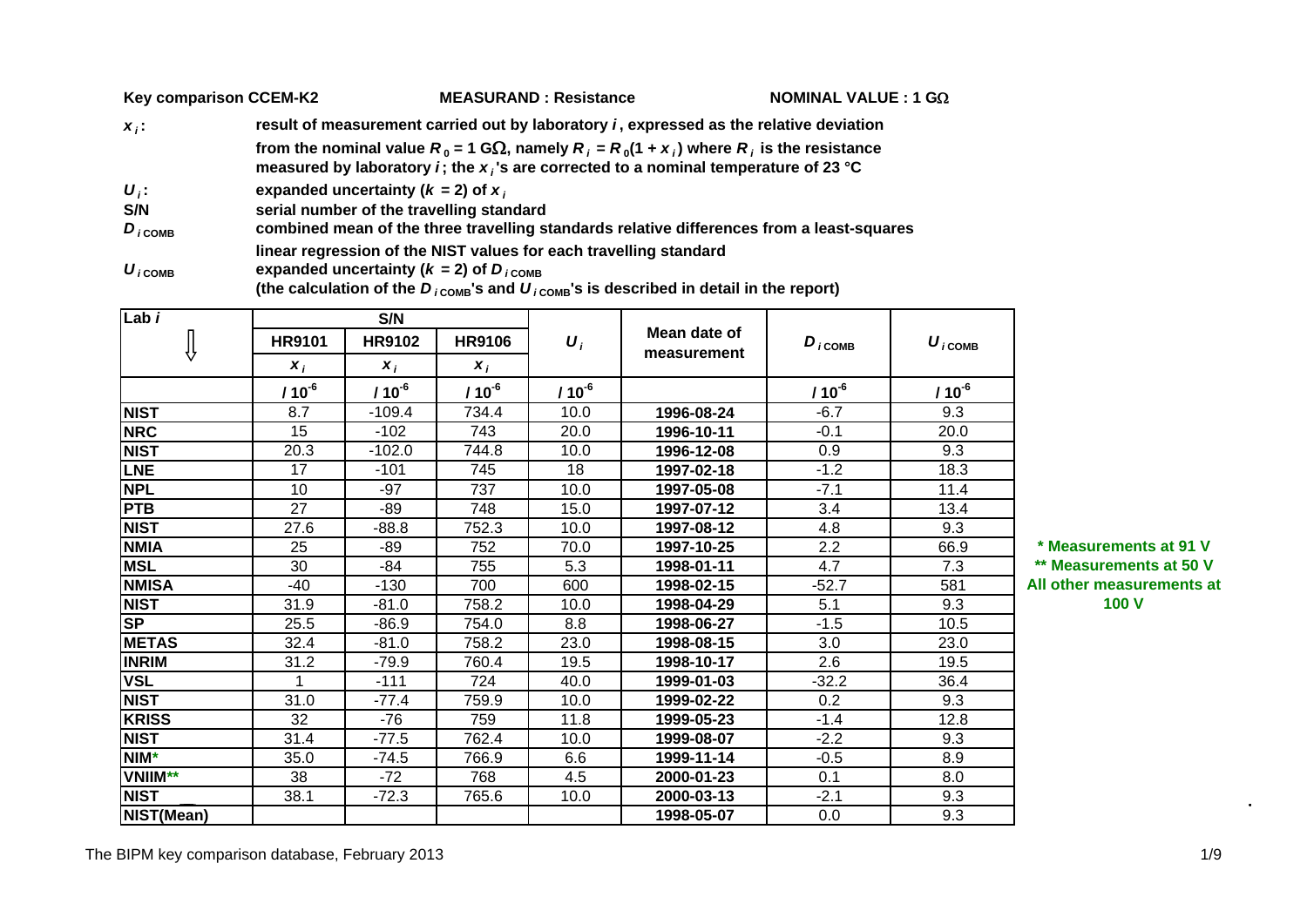**Key comparison SIM.EM-K2**

**MEASURAND : ResistanceNOMINAL VALUE :1 G** $\Omega$ 

**Measurements were carried out between January 2006 and August 2007. Individual measurements reported by laboratories participant in SIM.EM-K2 are given in Tables 6.5 and 6.6 for both of the transfer instruments: see on pages 17 and 18 of the SIM.EM-K2 Final Report. These are relative difference between**  the result of measurement of laboratory  $i$  and the nominal value 1 G $\Omega$ .

**Key comparison EUROMET.EM-K2**

**MEASURAND : ResistanceNOMINAL VALUE :1 G**

**Individual measurements and uncertainties reported by laboratories participant in EUROMET.EM-K2 are given in the annexes of the EUROMET.EM-K2 Final Report. LATMB (Latvia) did not measure at nominal value 1 G.**

**Measurements were carried out between August 2005 and April 2007.**

**Key comparison EURAMET.EM-K2.1**

**MEASURAND : Resistance NOMINAL VALUE :**1 G $\Omega$ 

**Individual measurements and uncertainties reported by laboratories participant in EURAMET.EM-K2.1 are given in the annexes of the EURAMET.EM-K2.1 Final Report.**

**Measurements were carried out between March 2010 and February 2011.**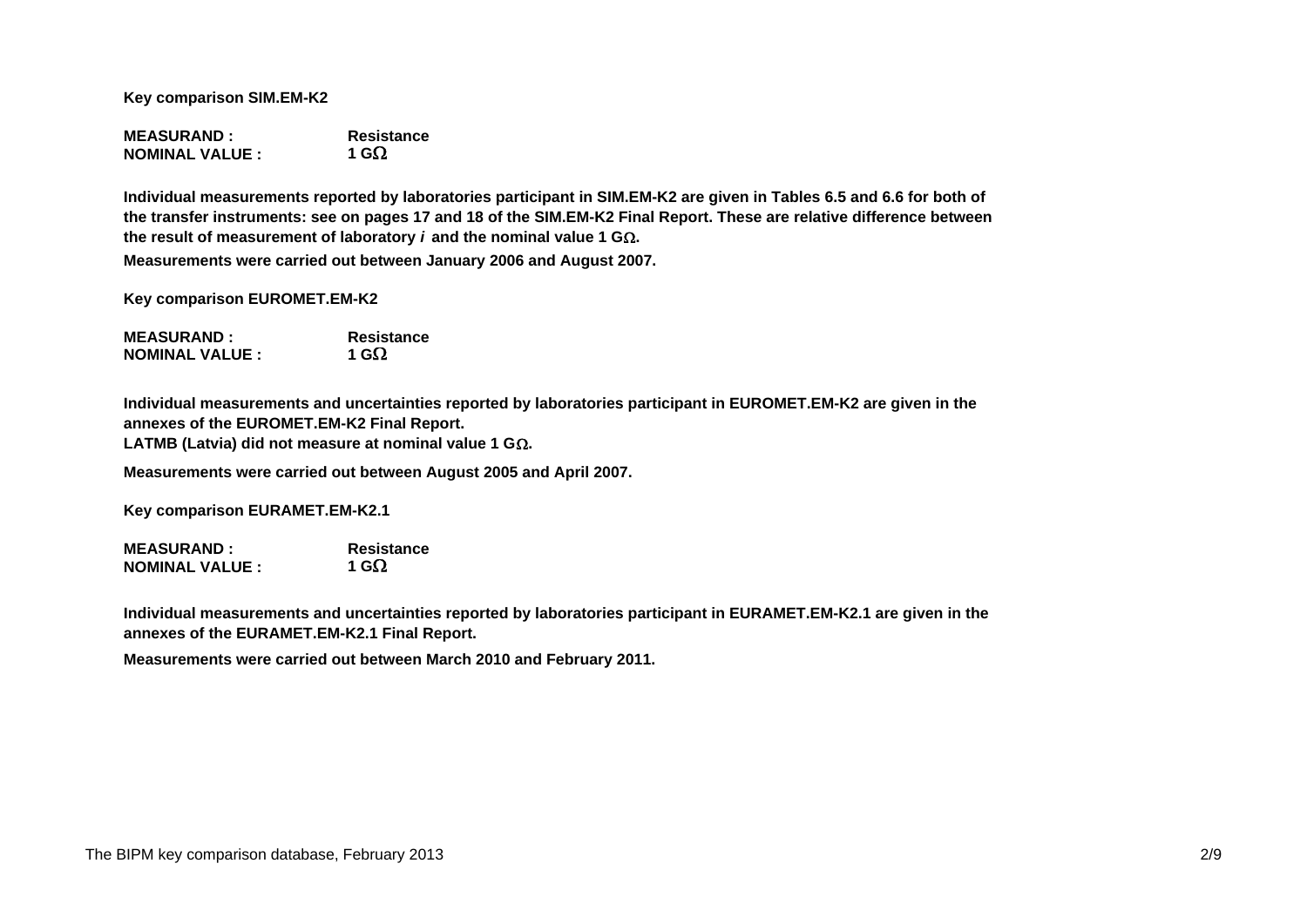# **Key comparisons CCEM-K2, SIM.EM-K2, EUROMET.EM-K2 and EURAMET.EM-K2.1**

**MEASURAND : ResistanceNOMINAL VALUE : 1 G**

**Key comparison CCEM-K2**

The key comparison reference value is obtained from the weighted average of the  $D_{\rm \,i\,ComB}$ 's, and is  $x_R$  = 0.10 x 10<sup>-6</sup>. The expanded uncertainty ( $k = 2$ ) of  $x_R$  is:  $U_R = 3.19 \times 10^{-6}$ .

**The degree of equivalence of each laboratory with respect to the key comparison reference value is given by a pair of terms:**  $D_i$  =  $D_{i \text{COMP}}$  -  $X_R$  and its expanded uncertainty ( $k = 2$ ),  $U_i = (U_{i \text{COMP}}^2 - U_R^2)^{1/2}$ .

**The degree of equivalence between two laboratories is given by a pair of terms:**  *D ij* **<sup>=</sup>** *D i* **-**  *D <sup>j</sup>* **and its** expanded uncertainty (*k =* 2),  $\bm{U}_{ij}$  which calculation is described in detail in the CCEM-K2 Final Report.

#### **Key comparison SIM.EM-K2**

**The procedure for analysing the results of SIM.EM-K2 is explained in the Appendix A of the SIM.EM-K2 Final Report. A SIM.EM-K2 reference value and its uncertainty are first computed using results obtained in this key comparison. Degrees of equivalence of each participating laboratory with respect to the SIM.EM-K2 reference value, as well as pair-wise degrees of equivalence, are then computed.**

## **Linking SIM.EM-K2 to CCEM-K2**

**The linkage of SIM.EM-K2 results to those of CCEM-K2 is ensured by the common participation of NIST and NRC in both comparisons. The detailed calculation of the linkage is explained in Appendix G of the Final Report.**

## **Key comparison EUROMET.EM-K2**

**The procedure for analysing the results of EUROMET.EM-K2 is explained in Section 6.4 on page 17 of the EUROMET.EM-K2 Final Report. A EUROMET.EM-K2 reference value and its uncertainty are first computed using results obtained in this key comparison. Degrees of equivalence of each participating laboratory with respect to the EUROMET.EM-K2 reference value, as well as pair-wise degrees of equivalence, are then computed.**

## **Linking EUROMET.EM-K2 to CCEM-K2**

**The linkage of EUROMET.EM-K2 results to those of CCEM-K2 is ensured by the common participation of METAS, PTB, VSL, NPL, LNE and VNIIM in both comparisons. The detailed calculation of the linkage is explained in Section 6.6 on page 31 of the Final Report.**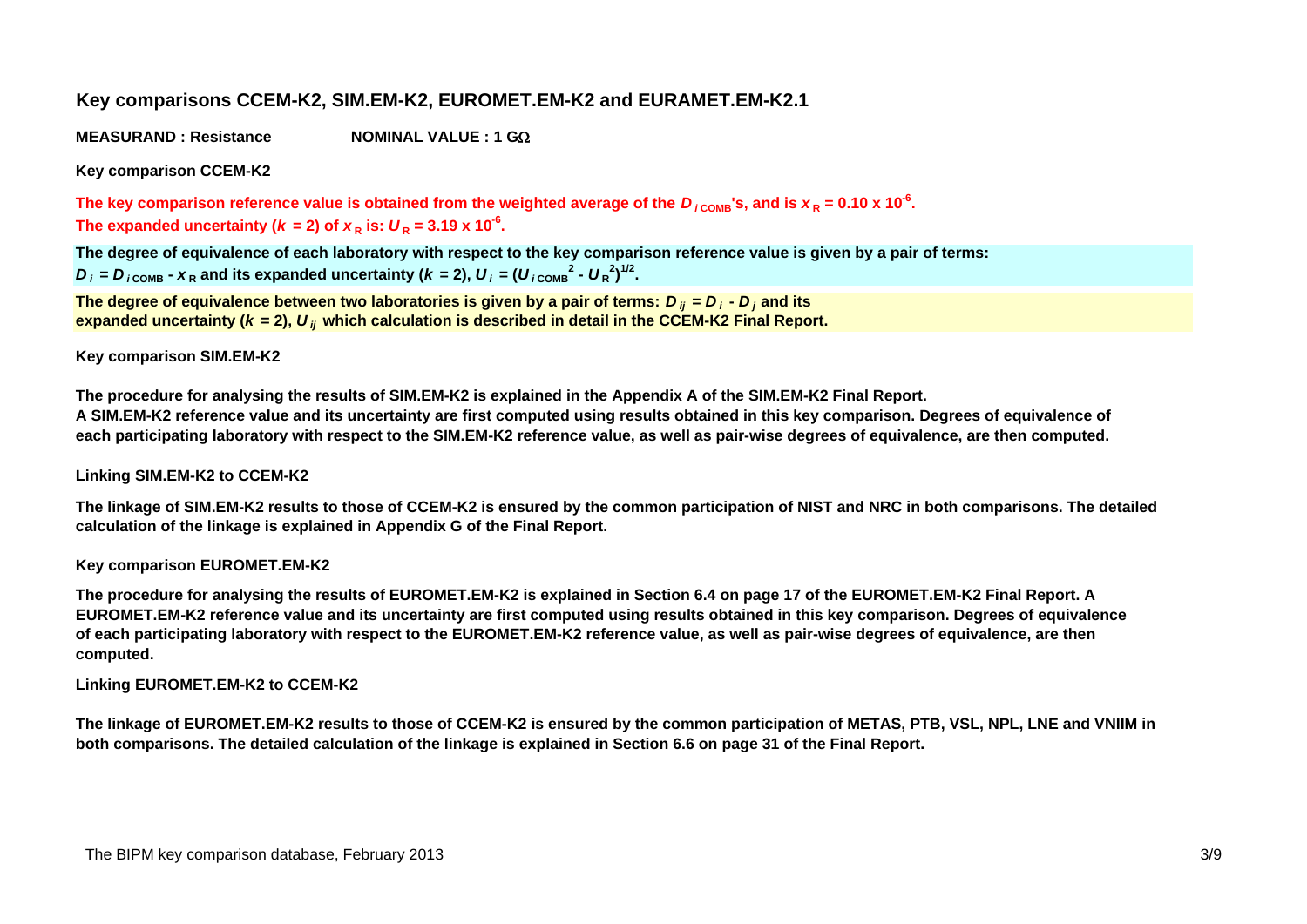#### **Linking EURAMET.EM-K2.1 to CCEM-K2**

**The results of EURAMET.EM-K2.1 are first linked to the EUROMET.EM-K2 reference value through the results of METAS, and then linked to the CCEM-K2 key comparison reference value as done for the EUROMET.EM-K2 results (see Sections 6.3 and 6.4 of the EURAMET.EM-K2.1 Final Report).**

**This makes it possible to extend the CCEM-K2 degrees of equivalence to those laboratories which participated in key comparisons SIM.EM-K2, EUROMET.EM-K2 and EURAMET.EM-K2.1 only. No pair-wise degrees of equivalence involving EURAMET.EM-K2.1 have been computed.**

**Degrees of equivalence relative to the CCEM key comparison reference value**

| Lab i          |            |                    |                    |         |       |
|----------------|------------|--------------------|--------------------|---------|-------|
|                | $D_i$      | $\boldsymbol{U}_i$ |                    |         |       |
|                | $110^{-6}$ | $110^{-6}$         |                    |         |       |
| <b>NIST</b>    | $-0.1$     | 8.6                |                    |         |       |
| <b>NRC</b>     | $-0.2$     | 19.8               | <b>MIRS/SIQ</b>    | $-10.7$ | 12.0  |
| LNE            | $-1.3$     | 18.0               | <b>SMU</b>         | $-28.4$ | 37.8  |
| <b>NPL</b>     | $-7.2$     | 11.0               | <b>VMT/PFI</b>     | $-1.8$  | 8.9   |
| <b>PTB</b>     | 3.3        | 13.0               | <b>MIKES</b>       | $-1.8$  | 11.4  |
| <b>NMIA</b>    | 2.1        | 66.8               | <b>MKEH</b>        | 2.0     | 9.2   |
| <b>MSL</b>     | 4.6        | 6.6                | <b>CMI</b>         | 6.7     | 30.8  |
| <b>NMISA</b>   | $-53$      | 581                | <b>INM(RO)</b>     | $-44.9$ | 44.5  |
| <b>SP</b>      | $-1.6$     | 10.0               | NML(IE)            | $-3.0$  | 62.3  |
| <b>IMETAS</b>  | 2.9        | 22.8               | <b>JV</b>          | 0.1     | 14.4  |
| <b>INRIM</b>   | 2.5        | 19.3               | <b>IPQ</b>         | $-33$   | 209   |
| <b>VSL</b>     | $-32.3$    | 36.3               | <b>SMD</b>         | $-2.7$  | 18.6  |
| <b>KRISS</b>   | $-1.5$     | 12.4               | <b>UME</b>         | $-1.4$  | 12.2  |
| <b>NIM</b>     | $-0.6$     | 8.3                | <b>EIM</b>         | $-0.4$  | 17.9  |
| <b>VNIIM</b>   | 0.0        | 7.3                | <b>BEV</b>         | 0.7     | 18.1  |
|                |            |                    | <b>CEM</b>         | $-1.4$  | 7.3   |
| <b>INTI</b>    | $-7.5$     | 12.6               |                    |         |       |
| <b>INMETRO</b> | $-4.2$     | 11.8               | <b>GUM</b>         | $-2.4$  | 12.2  |
| <b>UTE</b>     | $-4.3$     | 35.5               | <b>HMI/FER-PEL</b> | $-8.0$  | 39.6  |
| <b>CENAM</b>   | 3.7        | 16.0               | <b>BIM</b>         | 100.6   | 211.5 |

**In black: participants in CCEM-K2 In green: participants in SIM.EM-K2 only In blue: participants in EUROMET.EM-K2 only In orange: participants in EURAMET.EM-K2.1 only**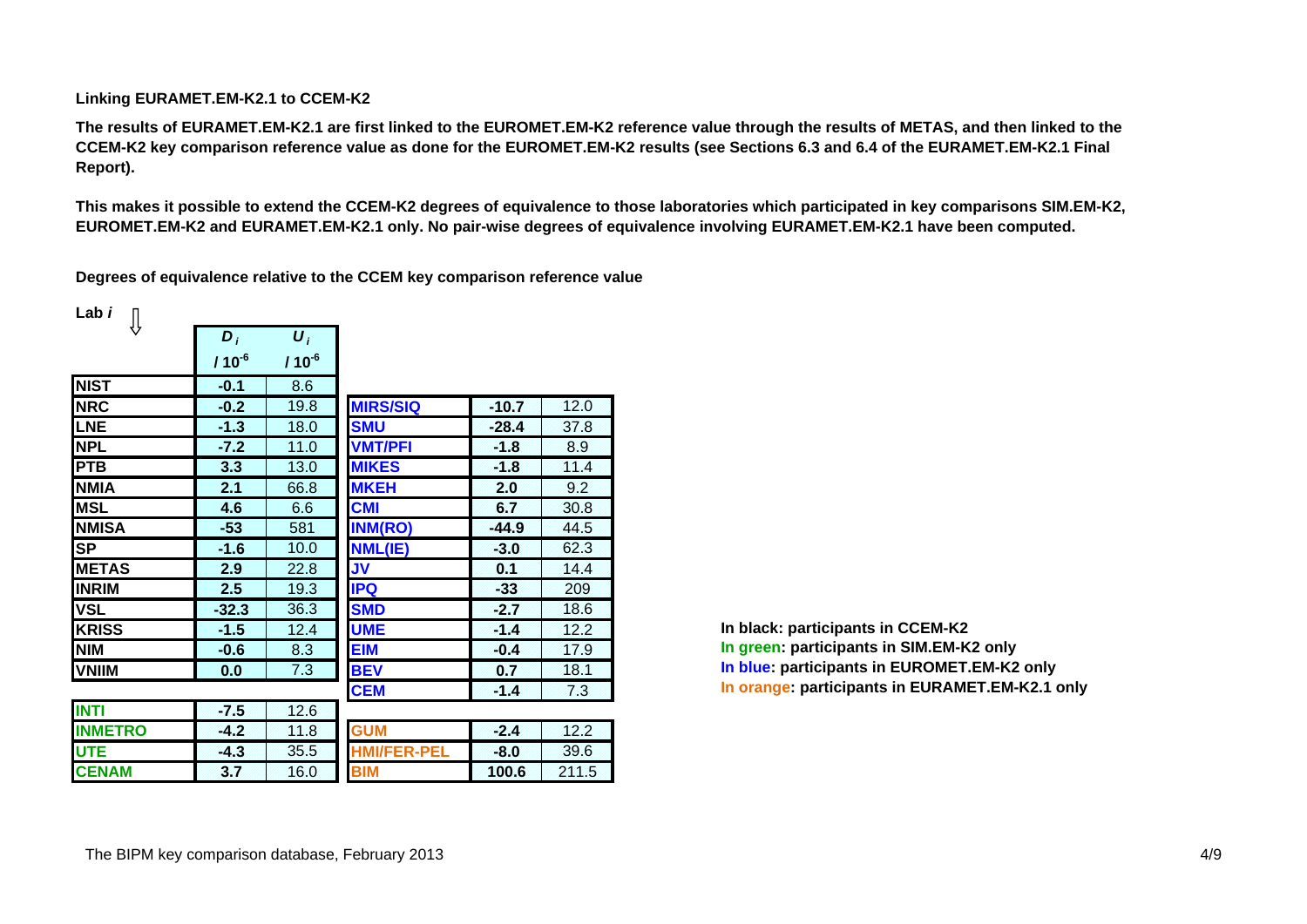

**Red diamonds: participants in CCEM-K2** 

**Blue circles: participants in EUROMET.EM-K2 Green triangles: participants in SIM.EM-K2 only Orange squares: participants in EURAMET.EM-K2.1**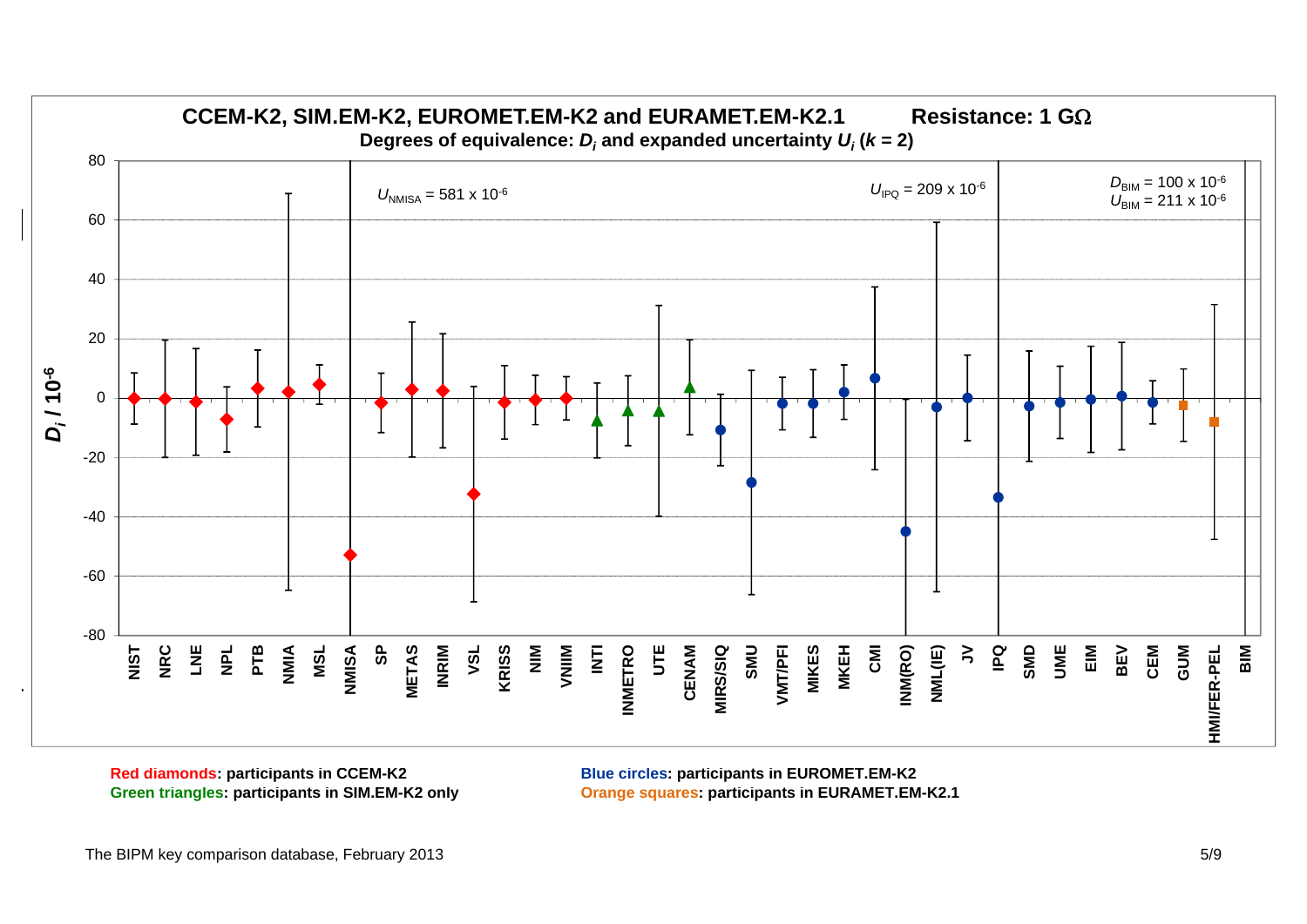**Resistance 1 G**

**Matrix of equivalence**

values computed inside SIM.EM-K2: see item (2) on page 55 of the SIM.EM-K2 Final Report

|                 |            |            | Lab <i>j</i> |            |            |            |            |            |            |            |            |            |             |            |            |           |              |            |            |           |
|-----------------|------------|------------|--------------|------------|------------|------------|------------|------------|------------|------------|------------|------------|-------------|------------|------------|-----------|--------------|------------|------------|-----------|
| Lab <i>i</i>    |            |            | <b>NIST</b>  |            | <b>NRC</b> |            |            | <b>LNE</b> | <b>NPL</b> |            |            | <b>PTB</b> | <b>NMIA</b> |            | <b>MSL</b> |           | <b>NMISA</b> |            | SP         |           |
|                 | $D_i$      | $U_i$      | $D_{ii}$     | $U_{ii}$   | $D_{ii}$   | $U_{ij}$   | $D_{ii}$   | $U_{ij}$   | $D_{ij}$   | $U_{ii}$   | $D_{ij}$   | $U_{ij}$   | $D_{ii}$    | $U_{ij}$   | $D_{ij}$   | $U_{ii}$  | $D_{ii}$     | $U_{ij}$   | $D_{ij}$   | $U_{ij}$  |
|                 | $110^{-6}$ | $110^{-6}$ | $/10^{-6}$   | $110^{-6}$ | $110^{-6}$ | $110^{-6}$ | $110^{-6}$ | $110^{-6}$ | $110^{-6}$ | $110^{-6}$ | $110^{-6}$ | $110^{-6}$ | $110^{-6}$  | $110^{-6}$ | $110^{-6}$ | $110^{6}$ | $110^{-6}$   | $110^{-6}$ | $110^{-6}$ | $110^{6}$ |
| <b>NIST</b>     | $-0.1$     | 8.6        |              |            | 0.1        | 22.1       | 1.2        | 20.5       | 7.1        | 14.7       | $-3.4$     | 16.3       | $-2.2$      | 67.5       | $-4.7$     | 11.8      | 53           | 581        | 1.5        | 14.0      |
| <b>NRC</b>      | $-0.2$     | 19.8       | $-0.1$       | 22.1       |            |            | 1.0        | 26.7       | 6.9        | 22.7       | $-3.5$     | 23.7       | $-2.3$      | 69.7       | $-4.8$     | 20.9      | 53           | 581        | 1.3        | 22.1      |
| LNE             | $-1.3$     | 18.0       | $-1.2$       | 20.5       | $-1.0$     | 26.7       |            |            | 5.9        | 21.2       | $-4.5$     | 22.3       | $-3.4$      | 69.3       | $-5.9$     | 19.3      | 52           | 581        | 0.3        | 20.7      |
| <b>NPL</b>      | $-7.2$     | 11.0       | $-7.1$       | 14.7       | $-6.9$     | 22.7       | $-5.9$     | 21.2       |            |            | $-10.4$    | 17.2       | $-9.2$      | 67.8       | $-11.8$    | 13.1      | 46           | 581        | $-5.6$     | 15.1      |
| <b>PTB</b>      | 3.3        | 13.0       | 3.4          | 16.3       | 3.5        | 23.7       | 4.5        | 22.3       | 10.4       | 17.2       |            |            | 1.2         | 68.1       | $-1.3$     | 14.9      | 56           | 581        | 4.8        | 16.6      |
| <b>NMIA</b>     | 2.1        | 66.8       | 2.2          | 67.5       | 2.3        | 69.7       | 3.4        | 69.3       | 9.2        | 67.8       | $-1.2$     | 68.1       |             |            | $-2.5$     | 67.2      | 55           | 585        | 3.7        | 67.7      |
| <b>MSL</b>      | 4.6        | 6.6        | 4.7          | 11.8       | 4.8        | 20.9       | 5.9        | 19.3       | 11.8       | 13.1       | 1.3        | 14.9       | 2.5         | 67.2       |            |           | 57           | 581        | 6.2        | 12.5      |
| <b>NMISA</b>    | $-53$      | 581        | $-53$        | 581        | $-53$      | 581        | $-52$      | 581        | -46        | 581        | $-56$      | 581        | $-55$       | 585        | $-57$      | 581       |              |            | $-51$      | 581       |
| <b>SP</b>       | $-1.6$     | 10.0       | $-1.5$       | 14.0       | $-1.3$     | 22.1       | -0.3       | 20.7       | 5.6        | 15.1       | $-4.8$     | 16.6       | $-3.7$      | 67.7       | $-6.2$     | 12.5      | 51           | 581        |            |           |
| <b>METAS</b>    | 2.9        | 22.8       | 3.0          | 24.8       | 3.1        | 30.1       | 4.2        | 29.0       | 10.0       | 25.4       | $-0.4$     | 26.3       | 0.8         | 70.7       | $-1.7$     | 23.9      | 56           | 581        | 4.5        | 25.1      |
| <b>INRIM</b>    | 2.5        | 19.3       | 2.6          | 21.6       | 2.7        | 27.5       | 3.7        | 26.3       | 9.6        | 22.2       | $-0.8$     | 23.3       | 0.4         | 69.6       | $-2.2$     | 20.6      | 55           | 581        | 4.0        | 22.0      |
| <b>VSL</b>      | $-32.3$    | 36.3       | $-32.2$      | 37.6       | $-32.1$    | 41.2       | $-31.1$    | 40.5       | $-25.2$    | 37.9       | $-35.6$    | 38.6       | $-34.4$     | 76.1       | $-36.9$    | 37.0      | 20           | 582        | $-30.8$    | 37.8      |
| <b>KRISS</b>    | $-1.5$     | 12.4       | $-1.4$       | 15.8       | $-1.2$     | 23.0       | $-0.2$     | 21.6       | 5.7        | 16.4       | $-4.7$     | 17.9       | $-3.5$      | 68.0       | $-6.1$     | 14.2      | 51           | 581        | 0.1        | 16.2      |
| <b>NIM</b>      | $-0.6$     | 8.3        | $-0.5$       | 12.9       | $-0.4$     | 20.8       | 0.6        | 19.3       | 6.5        | 13.3       | $-3.9$     | 15.1       | $-2.7$      | 67.3       | $-5.2$     | 10.5      | 52           | 581        | 1.0        | 13.1      |
| <b>VNIIM</b>    | 0.0        | 7.3        | 0.1          | 12.2       | 0.2        | 20.3       | 1.2        | 18.8       | 7.1        | 12.5       | $-3.3$     | 14.4       | $-2.1$      | 67.2       | $-4.7$     | 9.5       | 53           | 581        | 1.5        | 12.3      |
| <b>INTI</b>     | $-7.5$     | 12.6       | $-8.2$       | 10.0       | $-1.4$     | 16.0       | $-6.2$     | 21.9       | $-0.3$     | 16.7       | $-10.8$    | 18.1       | $-9.6$      | 68.0       | $-12.1$    | 14.2      | 45           | 581        | $-5.9$     | 16.1      |
| <b>IINMETRO</b> | $-4.2$     | 11.8       | $-4.9$       | 9.0        | 2.0        | 15.4       | $-2.9$     | 21.5       | 3.0        | 16.1       | $-7.5$     | 17.5       | $-6.3$      | 67.8       | $-8.8$     | 13.5      | 49           | 581        | $-2.6$     | 15.4      |
| <b>UTE</b>      | $-4.3$     | 35.5       | $-5.0$       | 34.7       | 1.9        | 36.9       | $-3.0$     | 39.8       | 2.9        | 37.2       | $-7.6$     | 37.8       | $-6.4$      | 75.6       | $-8.9$     | 36.1      | 49           | 582        | $-2.7$     | 36.9      |
| <b>CENAM</b>    | 3.7        | 16.0       | 3.0          | 14.0       | 9.9        | 18.7       | 5.0        | 24.1       | 10.9       | 19.4       | 0.4        | 20.6       | 1.6         | 68.7       | $-0.9$     | 17.3      | 57           | 581        | 5.3        | 18.8      |
| <b>MIRS/SIQ</b> | $-10.7$    | 12.0       | $-10.6$      | 14.7       | $-10.5$    | 23.1       | $-9.4$     | 20.3       | $-3.5$     | 14.2       | $-14.0$    | 16.1       | $-12.8$     | 67.9       | $-15.3$    | 13.7      | 42           | 581        | $-9.1$     | 15.6      |
| <b>SMU</b>      | $-28.4$    | 37.8       | $-28.3$      | 38.8       | $-28.2$    | 42.7       | $-27.1$    | 41.2       | $-21.2$    | 38.6       | $-31.7$    | 39.3       | $-30.5$     | 76.8       | $-33.0$    | 38.4      | 25           | 582        | $-26.8$    | 39.1      |
| <b>VMT/PFI</b>  | $-1.8$     | 8.9        | -1.7         | 12.4       | $-1.6$     | 21.7       | $-0.5$     | 18.7       | 5.4        | 11.8       | $-5.1$     | 14.0       | $-3.9$      | 67.4       | $-6.4$     | 11.1      | 51           | 581        | $-0.2$     | 13.4      |
| <b>MIKES</b>    | $-1.8$     | 11.4       | $-1.7$       | 14.3       | $-1.6$     | 22.9       | $-0.5$     | 20.0       | 5.4        | 13.8       | $-5.1$     | 15.7       | $-3.9$      | 67.8       | $-6.4$     | 13.2      | 51           | 581        | $-0.2$     | 15.2      |
| <b>MKEH</b>     | 2.0        | 9.2        | 2.1          | 12.6       | 2.2        | 21.8       | 3.3        | 18.8       | 9.2        | 12.0       | $-1.3$     | 14.2       | $-0.1$      | 67.4       | $-2.6$     | 11.3      | 55           | 581        | 3.6        | 13.6      |
| <b>CMI</b>      | 6.7        | 30.8       | 6.8          | 32.0       | 6.8        | 36.6       | 8.0        | 34.9       | 13.9       | 31.7       | 3.4        | 32.6       | 4.5         | 73.6       | 2.0        | 31.5      | 60           | 582        | 8.3        | 32.4      |
| INM(RO)         | $-44.9$    | 44.5       | $-44.8$      | 45.3       | $-44.7$    | 48.7       | $-43.6$    | 47.4       | $-37.7$    | 45.2       | $-48.2$    | 45.8       | $-47.0$     | 80.3       | $-49.5$    | 45.0      | 8            | 583        | $-43.3$    | 45.6      |
| NML(IE)         | $-3.0$     | 62.3       | $-2.9$       | 62.8       | $-2.8$     | 65.3       | -17        | 64.4       | 4.2        | 62.7       | $-6.3$     | 63.2       | $-5.1$      | 91.3       | $-7.6$     | 62.6      | 50           | 584        | $-1.4$     | 63.1      |
| JV              | 0.1        | 14.4       | 0.2          | 16.7       | 0.3        | 24.5       | 1.4        | 21.8       | 7.3        | 16.3       | $-3.2$     | 18.0       | $-2.0$      | 68.3       | $-4.5$     | 15.8      | 53           | 581        | 1.7        | 17.5      |
| <b>IPQ</b>      | $-33$      | 209        | $-33$        | 209        | $-33$      | 210        | $-32$      | 209        | $-26$      | 209        | $-37$      | 209        | $-36$       | 219        | $-38$      | 209       | 20           | 617        | $-32$      | 209       |
| <b>SMD</b>      | $-2.7$     | 18.6       | $-2.6$       | 20.5       | $-2.5$     | 27.2       | $-1.4$     | 24.8       | 4.5        | 20.2       | $-6.0$     | 21.5       | $-4.8$      | 69.4       | $-7.3$     | 19.8      | 50           | 581        | 44         | 21.2      |
| <b>UME</b>      | $-1.4$     | 12.2       | $-1.3$       | 14.9       | $-1.2$     | 23.3       | -0.1       | 20.5       | 5.8        | 14.4       | $-4.7$     | 16.3       | $-3.5$      | 67.9       | $-6.0$     | 13.9      | 52           | 581        | 0.2        | 15.8      |
| EIM             | $-0.4$     | 17.9       | $-0.3$       | 19.9       | $-0.2$     | 26.7       | 0.9        | 24.3       | 6.8        | 19.5       | $-3.7$     | 20.9       | $-2.5$      | 69.2       | $-5.0$     | 19.1      | 53           | 581        | 1.2        | 20.5      |
| <b>BEV</b>      | 0.7        | 18.1       | 0.8          | 20.0       | 0.9        | 26.8       | 2.0        | 24.4       | 7.9        | 19.6       | $-2.6$     | 21.0       | $-1.4$      | 69.2       | $-3.9$     | 19.2      | 54           | 581        | 2.3        | 20.6      |
| <b>CEM</b>      | $-1.4$     | 7.3        | $-1.3$       | 11.3       | $-1.2$     | 21.1       | $-0.1$     | 18.0       | 5.8        | 10.6       | $-4.7$     | 13.0       | $-3.5$      | 67.2       | $-6.0$     | 9.8       | 52           | 581        | 0.2        | 12.4      |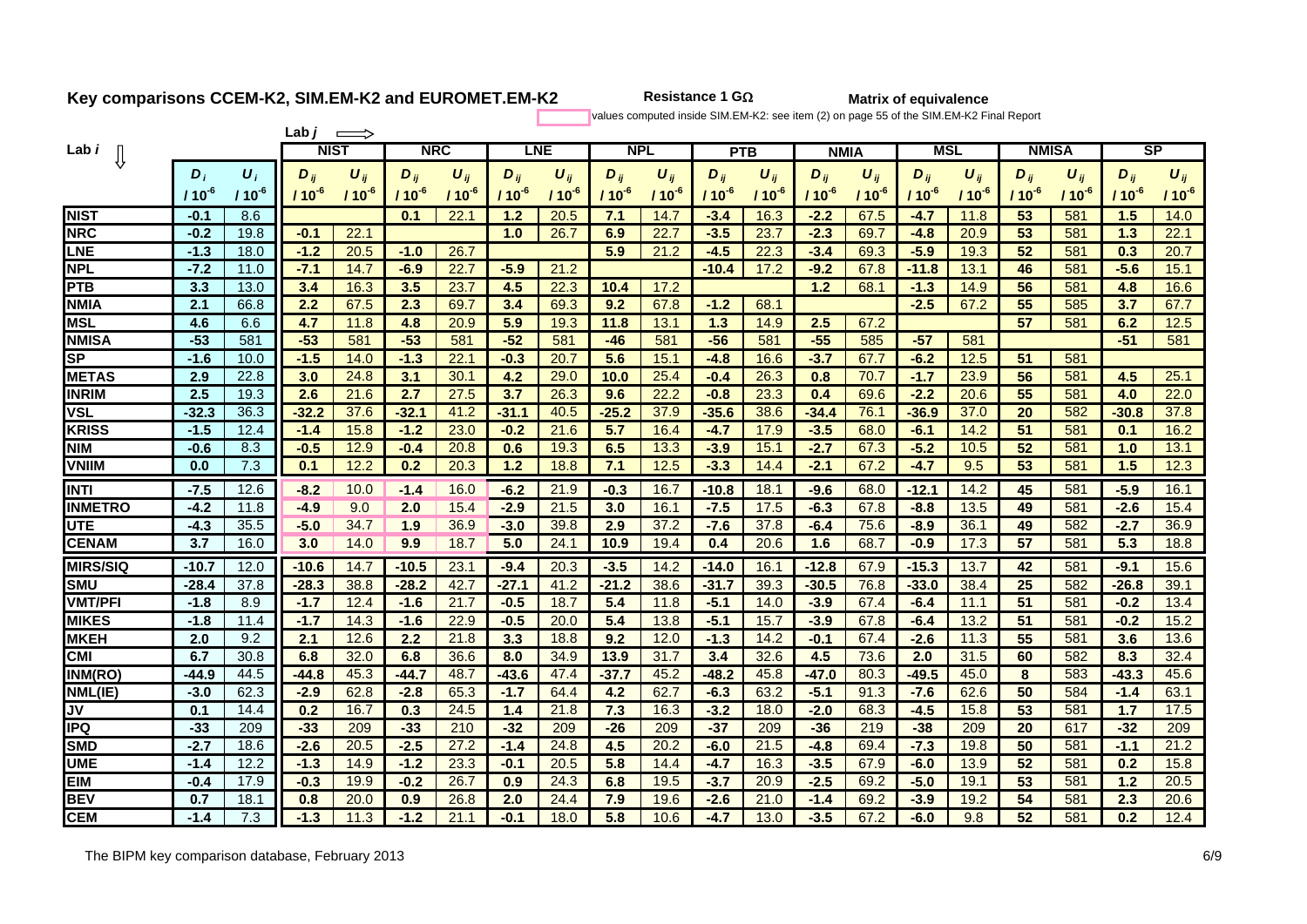**2** Resistance 1 G $\Omega$ 

**Matrix of equivalence (Continued)**

values computed inside SIM.EM-K2: see item (2) on page 55 of the SIM.EM-K2 Final Report

|                 |            | Lab .<br>$\implies$ |            |              |            |              |            |            |            |                 |            |                       |              |            |             |            |                |            |            |            |
|-----------------|------------|---------------------|------------|--------------|------------|--------------|------------|------------|------------|-----------------|------------|-----------------------|--------------|------------|-------------|------------|----------------|------------|------------|------------|
| Lab <i>i</i>    |            |                     |            | <b>METAS</b> |            | <b>INRIM</b> |            | <b>VSL</b> |            | <b>KRISS</b>    | <b>NIM</b> |                       | <b>VNIIM</b> |            | <b>INTI</b> |            | <b>INMETRO</b> |            | <b>UTE</b> |            |
|                 | $\bm{D}_i$ | $\boldsymbol{U}_i$  | $D_{ii}$   | $U_{ii}$     | $D_{ij}$   | $U_{ii}$     | $D_{ii}$   | $U_{ii}$   | $D_{ii}$   | $U_{ii}$        | $D_{ii}$   | $\boldsymbol{U}_{ij}$ | $D_{ij}$     | $U_{ii}$   | $D_{ii}$    | $\bm{U}_n$ | $D_{ii}$       | $U_{ij}$   | $D_{ij}$   | $U_{ij}$   |
|                 | $110^{-6}$ | / 10 $^{\text{-}6}$ | $110^{-4}$ | $110^{-6}$   | $110^{-6}$ | $110^{-6}$   | $110^{-6}$ | $110^{-6}$ | $110^{-6}$ | / 10 $^{\circ}$ | $110^{-6}$ | $110^{-6}$            | / 10 $^6$    | $110^{-6}$ | $110^{-6}$  | $110^{-6}$ | $110^{-6}$     | $110^{-6}$ | $110^{-6}$ | $110^{-6}$ |
| <b>NIST</b>     | $-0.1$     | 8.6                 | $-3.0$     | 24.8         | $-2.6$     | 21.6         | 32.2       | 37.6       | 1.4        | 15.8            | 0.5        | 12.9                  | -0.1         | 12.2       | 8.2         | 10.0       | 4.9            | 9.0        | 5.0        | 34.7       |
| <b>NRC</b>      | $-0.2$     | 19.8                | $-3.1$     | 30.1         | $-2.7$     | 27.5         | 32.1       | 41.2       | 1.2        | 23.0            | 0.4        | 20.8                  | $-0.2$       | 20.3       | 1.4         | 16.0       | $-2.0$         | 15.4       | $-1.9$     | 36.9       |
| LNE             | $-1.3$     | 18.0                | $-4.2$     | 29.0         | $-3.7$     | 26.3         | 31.1       | 40.5       | 0.2        | 21.6            | -0.6       | 19.3                  | $-1.2$       | 18.8       | 6.2         | 21.9       | 2.9            | 21.5       | 3.0        | 39.8       |
| <b>NPL</b>      | $-7.2$     | 11.0                | $-10.0$    | 25.4         | $-9.6$     | 22.2         | 25.2       | 37.9       | $-5.7$     | 16.4            | $-6.5$     | 13.3                  | $-7.1$       | 12.5       | 0.3         | 16.7       | $-3.0$         | 16.1       | $-2.9$     | 37.2       |
| <b>PTB</b>      | 3.3        | 13.0                | 0.4        | 26.3         | 0.8        | 23.3         | 35.6       | 38.6       | 4.7        | 17.9            | 3.9        | 15.1                  | 3.3          | 14.4       | 10.8        | 18.1       | 7.5            | 17.5       | 7.6        | 37.8       |
| <b>NMIA</b>     | 2.1        | 66.8                | $-0.8$     | 70.7         | $-0.4$     | 69.6         | 34.4       | 76.1       | 3.5        | 68.0            | 2.7        | 67.3                  | 2.1          | 67.2       | 9.6         | 68.0       | 6.3            | 67.8       | 6.4        | 75.6       |
| <b>MSL</b>      | 4.6        | 6.6                 | 1.7        | 23.9         | 2.2        | 20.6         | 36.9       | 37.0       | 6.1        | 14.2            | 5.2        | 10.5                  | 4.7          | 9.5        | 12.1        | 14.2       | 8.8            | 13.5       | 8.9        | 36.1       |
| <b>NMISA</b>    | $-53$      | 581                 | $-56$      | 581          | $-55$      | 581          | $-20$      | 582        | $-51$      | 581             | $-52$      | 581                   | $-53$        | 581        | $-45$       | 581        | $-49$          | 581        | $-49$      | 582        |
| <b>SP</b>       | $-1.6$     | 10.0                | -4.5       | 25.1         | $-4.0$     | 22.0         | 30.8       | 37.8       | $-0.1$     | 16.2            | $-1.0$     | 13.1                  | $-1.5$       | 12.3       | 5.9         | 16.1       | 2.6            | 15.4       | 2.7        | 36.9       |
| <b>IMETAS</b>   | 2.9        | 22.8                |            |              | 0.4        | 30.0         | 35.2       | 42.9       | 4.3        | 26.1            | 3.5        | 24.3                  | 2.9          | 23.9       | 10.4        | 26.0       | 7.1            | 25.7       | 7.2        | 42.2       |
| <b>INRIM</b>    | 2.5        | 19.3                | $-0.4$     | 30.0         |            |              | 34.8       | 41.2       | 3.9        | 23.1            | 3.1        | 21.0                  | 2.5          | 20.6       | 10.0        | 23.0       | 6.7            | 22.6       | 6.8        | 40.4       |
| <b>VSL</b>      | $-32.3$    | 36.3                | $-35.2$    | 42.9         | $-34.8$    | 41.2         |            |            | $-30.9$    | 38.4            | $-31.7$    | 37.2                  | $-32.3$      | 37.0       | $-24.8$     | 38.4       | $-28.1$        | 38.2       | $-28.0$    | 50.8       |
| <b>KRISS</b>    | $-1.5$     | 12.4                | $-4.3$     | 26.1         | $-3.9$     | 23.1         | 30.9       | 38.4       |            |                 | $-0.8$     | 15.0                  | $-1.4$       | 14.4       | 6.0         | 17.7       | 2.7            | 17.1       | 2.8        | 37.6       |
| <b>NIM</b>      | $-0.6$     | 8.3                 | $-3.5$     | 24.3         | $-3.1$     | 21.0         | 31.7       | 37.2       | 0.8        | 15.0            |            |                       | -0.6         | 11.0       | 6.9         | 15.1       | 3.6            | 14.4       | 3.7        | 36.5       |
| <b>VNIIM</b>    | 0.0        | 7.3                 | $-2.9$     | 23.9         | $-2.5$     | 20.6         | 32.3       | 37.0       | 1.4        | 14.4            | 0.6        | 11.0                  |              |            | 7.5         | 14.5       | 4.2            | 13.8       | 4.3        | 36.2       |
| <b>INTI</b>     | $-7.5$     | 12.6                | $-10.4$    | 26.0         | $-10.0$    | 23.0         | 24.8       | 38.4       | $-6.0$     | 17.7            | $-6.9$     | 15.1                  | $-7.5$       | 14.5       |             |            | $-3.4$         | 13.1       | $-3.2$     | 35.9       |
| <b>INMETRO</b>  | $-4.2$     | 11.8                | $-7.1$     | 25.7         | $-6.7$     | 22.6         | 28.1       | 38.2       | $-2.7$     | 17.1            | $-3.6$     | 14.4                  | $-4.2$       | 13.8       | 3.4         | 13.1       |                |            | 0.1        | 35.7       |
| <b>UTE</b>      | $-4.3$     | 35.5                | $-7.2$     | 42.2         | $-6.8$     | 40.4         | 28.0       | 50.8       | $-2.8$     | 37.6            | $-3.7$     | 36.5                  | $-4.3$       | 36.2       | 3.2         | 35.9       | $-0.1$         | 35.7       |            |            |
| <b>CENAM</b>    | 3.7        | 16.0                | 0.8        | 27.8         | 1.2        | 25.0         | 36.0       | 39.7       | 5.2        | 20.2            | 4.3        | 18.0                  | 3.7          | 17.5       | 11.2        | 17.0       | 7.8            | 16.4       | 8.0        | 37.4       |
| <b>MIRS/SIQ</b> | $-10.7$    | 12.0                | $-13.6$    | 24.4         | $-13.2$    | 22.7         | 21.6       | 37.3       | $-9.2$     | 17.2            | $-10.1$    | 14.6                  | -10.7        | 12.3       | $-3.2$      | 17.4       | $-6.5$         | 16.8       | $-6.4$     | 37.5       |
| <b>SMU</b>      | $-28.4$    | 37.8                | $-31.3$    | 43.4         | $-30.9$    | 42.4         | 3.9        | 51.7       | $-26.9$    | 39.8            | $-27.8$    | 38.7                  | $-28.4$      | 37.9       | $-20.9$     | 39.8       | $-24.2$        | 39.6       | $-24.1$    | 51.9       |
| <b>VMT/PFI</b>  | $-1.8$     | 8.9                 | $-4.7$     | 23.1         | $-4.3$     | 21.3         | 30.5       | 36.4       | $-0.3$     | 15.3            | $-1.2$     | 12.2                  | $-1.8$       | 9.4        | 5.7         | 15.4       | 2.4            | 14.8       | 2.5        | 36.6       |
| <b>MIKES</b>    | $-1.8$     | 11.4                | $-4.7$     | 24.2         | $-4.3$     | 22.4         | 30.5       | 37.1       | $-0.3$     | 16.9            | $-1.2$     | 14.1                  | $-1.8$       | 11.8       | 5.7         | 17.0       | 2.4            | 16.4       | 2.5        | 37.3       |
| <b>MKEH</b>     | 2.0        | 9.2                 | $-0.9$     | 23.2         | $-0.5$     | 21.4         | 34.3       | 36.5       | 3.5        | 15.4            | 2.6        | 12.4                  | 2.0          | 9.7        | 9.5         | 15.6       | 6.2            | 14.9       | 6.3        | 36.7       |
| <b>CMI</b>      | 6.7        | 30.8                | 3.8        | 37.4         | 4.2        | 36.3         | 39.0       | 46.9       | 8.2        | 33.2            | 7.3        | 31.9                  | 6.7          | 30.9       | 14.2        | 33.3       | 10.9           | 33.0       | 10.9       | 47.0       |
| INM(RO)         | $-44.9$    | 44.5                | $-47.8$    | 49.3         | $-47.4$    | 48.5         | $-12.6$    | 56.8       | $-43.4$    | 46.2            | $-44.3$    | 45.3                  | $-44.9$      | 44.6       | $-37.4$     | 46.3       | $-40.7$        | 46.0       | $-40.6$    | 56.9       |
| NML(IE)         | $-3.0$     | 62.3                | $-5.9$     | 65.8         | $-5.5$     | 65.2         | 29.3       | 71.6       | $-1.5$     | 63.5            | $-2.4$     | 62.8                  | $-3.0$       | 62.3       | 4.5         | 63.5       | 1.2            | 63.4       | 1.3        | 71.7       |
| <b>JV</b>       | 0.1        | 14.4                | $-2.8$     | 25.7         | $-2.4$     | 24.1         | 32.4       | 38.1       | 1.6        | 19.0            | 0.7        | 16.6                  | 0.1          | 14.7       | 7.6         | 19.1       | 4.3            | 18.6       | 4.4        | 38.3       |
| <b>IPQ</b>      | $-33$      | 209                 | $-36$      | 210          | $-36$      | 209          | -1         | 212        | $-32$      | 209             | $-33$      | 209                   | $-33$        | 209        | $-26$       | 209        | $-29$          | 209        | $-29$      | 212        |
| <b>SMD</b>      | $-2.7$     | 18.6                | $-5.6$     | 28.3         | $-5.2$     | 26.8         | 29.6       | 39.9       | $-1.2$     | 22.4            | $-2.1$     | 20.4                  | $-2.7$       | 18.9       | 4.8         | 22.5       | 1.5            | 22.1       | 1.6        | 40.1       |
| <b>UME</b>      | $-1.4$     | 12.2                | $-4.3$     | 24.6         | $-3.9$     | 22.8         | 30.9       | 37.4       | 0.1        | 17.4            | $-0.8$     | 14.8                  | $-1.4$       | 12.6       | 6.1         | 17.6       | 2.8            | 17.0       | 2.9        | 37.5       |
| <b>EIM</b>      | $-0.4$     | 17.9                | $-3.3$     | 27.8         | $-2.9$     | 26.3         | 31.9       | 39.6       | 44         | 21.8            | 0.2        | 19.8                  | $-0.4$       | 18.2       | 7.1         | 21.9       | 3.8            | 21.5       | 3.9        | 39.8       |
| <b>BEV</b>      | 0.7        | 18.1                | $-2.2$     | 27.9         | $-1.8$     | 26.4         | 33.0       | 39.7       | 2.2        | 21.9            | 1.3        | 19.9                  | 0.7          | 18.3       | 8.2         | 22.0       | 4.9            | 21.6       | 5.0        | 39.8       |
| <b>CEM</b>      | $-1.4$     | 7.3                 | $-4.3$     | 22.5         | $-3.9$     | 20.6         | 30.9       | 36.1       | 0.1        | 14.4            | $-0.8$     | 11.1                  | $-1.4$       | 7.9        | 6.1         | 14.6       | 2.8            | 13.9       | 2.9        | 36.2       |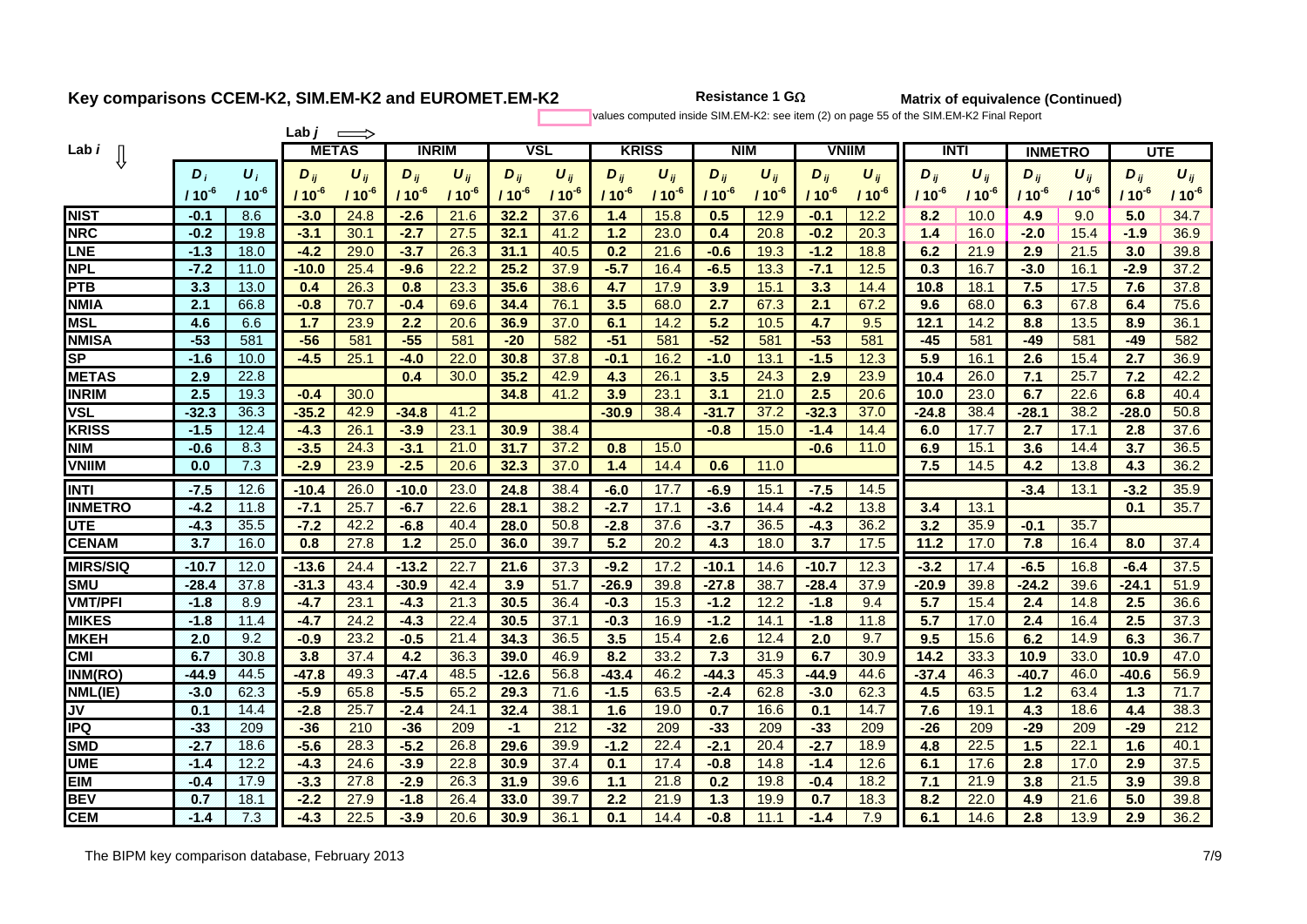**Resistance 1 G**

**Matrix of equivalence (Continued)**

values computed inside SIM.EM-K2: see item (2) on page 55 of the SIM.EM-K2 Final Report

|                                   |            |                    | Lab,      | $\implies$            |           |                 |            |            |                |           |            |                       |            |                       |            |            |            |            |
|-----------------------------------|------------|--------------------|-----------|-----------------------|-----------|-----------------|------------|------------|----------------|-----------|------------|-----------------------|------------|-----------------------|------------|------------|------------|------------|
| Lab <i>i</i>                      |            |                    |           | <b>CENAM</b>          |           | <b>MIRS/SIQ</b> |            | <b>SMU</b> | <b>VMT/PFI</b> |           |            | <b>MIKES</b>          |            | <b>MKEH</b>           | <b>CMI</b> |            | INM(RO)    |            |
|                                   | $\bm{D}_i$ | $\boldsymbol{U}_i$ | $D_{ij}$  | $\boldsymbol{U}_{ij}$ | $D_{ij}$  | $U_{ij}$        | $D_{ij}$   | $U_{ij}$   | $D_{ij}$       | $U_{ii}$  | $D_{ij}$   | $\boldsymbol{U}_{ij}$ | $D_{ij}$   | $\boldsymbol{U}_{ij}$ | $D_{ij}$   | $U_{ii}$   | $D_{ij}$   | $U_{ij}$   |
|                                   | $110^{-6}$ | $110^{-6}$         | $110^{6}$ | $110^{6}$             | $110^{6}$ | $110^{-6}$      | $110^{-6}$ | $110^{-6}$ | $110^{-6}$     | $110^{6}$ | $110^{-6}$ | $110^{-6}$            | $110^{-6}$ | $110^{6}$             | $110^{6}$  | $110^{-6}$ | $110^{-6}$ | $110^{-6}$ |
| <b>NIST</b>                       | $-0.1$     | 8.6                | $-3.0$    | 14.0                  | 10.6      | 14.7            | 28.3       | 38.8       | 1.7            | 12.4      | 1.7        | 14.3                  | $-2.1$     | 12.6                  | $-6.8$     | 32.0       | 44.8       | 45.3       |
| <b>NRC</b>                        | $-0.2$     | 19.8               | $-9.9$    | 18.7                  | 10.5      | 23.1            | 28.2       | 42.7       | 1.6            | 21.7      | 1.6        | 22.9                  | $-2.2$     | 21.8                  | $-6.8$     | 36.6       | 44.7       | 48.7       |
| <b>LNE</b>                        | $-1.3$     | 18.0               | $-5.0$    | 24.1                  | 9.4       | 20.3            | 27.1       | 41.2       | 0.5            | 18.7      | 0.5        | 20.0                  | $-3.3$     | 18.8                  | $-8.0$     | 34.9       | 43.6       | 47.4       |
| <b>NPL</b>                        | $-7.2$     | 11.0               | $-10.9$   | 19.4                  | 3.5       | 14.2            | 21.2       | 38.6       | $-5.4$         | 11.8      | $-5.4$     | 13.8                  | $-9.2$     | 12.0                  | $-13.9$    | 31.7       | 37.7       | 45.2       |
| <b>PTB</b>                        | 3.3        | 13.0               | $-0.4$    | 20.6                  | 14.0      | 16.1            | 31.7       | 39.3       | 5.1            | 14.0      | 5.1        | 15.7                  | 1.3        | 14.2                  | $-3.4$     | 32.6       | 48.2       | 45.8       |
| <b>NMIA</b>                       | 2.1        | 66.8               | $-1.6$    | 68.7                  | 12.8      | 67.9            | 30.5       | 76.8       | 3.9            | 67.4      | 3.9        | 67.8                  | 0.1        | 67.4                  | $-4.5$     | 73.6       | 47.0       | 80.3       |
| <b>MSL</b>                        | 4.6        | 6.6                | 0.9       | 17.3                  | 15.3      | 13.7            | 33.0       | 38.4       | 6.4            | 11.1      | 6.4        | 13.2                  | 2.6        | 11.3                  | $-2.0$     | 31.5       | 49.5       | 45.0       |
| <b>NMISA</b>                      | $-53$      | 581                | $-57$     | 581                   | $-42$     | 581             | $-25$      | 582        | $-51$          | 581       | $-51$      | 581                   | $-55$      | 581                   | $-60$      | 582        | $-8$       | 583        |
| <b>SP</b>                         | $-1.6$     | 10.0               | $-5.3$    | 18.8                  | 9.1       | 15.6            | 26.8       | 39.1       | 0.2            | 13.4      | 0.2        | 15.2                  | $-3.6$     | 13.6                  | $-8.3$     | 32.4       | 43.3       | 45.6       |
| <b>METAS</b>                      | 2.9        | 22.8               | $-0.8$    | 27.8                  | 13.6      | 24.4            | 31.3       | 43.4       | 4.7            | 23.1      | 4.7        | 24.2                  | 0.9        | 23.2                  | $-3.8$     | 37.4       | 47.8       | 49.3       |
| <b>INRIM</b>                      | 2.5        | 19.3               | $-1.2$    | 25.0                  | 13.2      | 22.7            | 30.9       | 42.4       | 4.3            | 21.3      | 4.3        | 22.4                  | 0.5        | 21.4                  | $-4.2$     | 36.3       | 47.4       | 48.5       |
| <b>VSL</b>                        | $-32.3$    | 36.3               | $-36.0$   | 39.7                  | $-21.6$   | 37.3            | $-3.9$     | 51.7       | $-30.5$        | 36.4      | $-30.5$    | 37.1                  | $-34.3$    | 36.5                  | $-39.0$    | 46.9       | 12.6       | 56.8       |
| <b>KRISS</b>                      | $-1.5$     | 12.4               | $-5.2$    | 20.2                  | 9.2       | 17.2            | 26.9       | 39.8       | 0.3            | 15.3      | 0.3        | 16.9                  | $-3.5$     | 15.4                  | $-8.2$     | 33.2       | 43.4       | 46.2       |
| <b>NIM</b>                        | $-0.6$     | 8.3                | $-4.3$    | 18.0                  | 10.1      | 14.6            | 27.8       | 38.7       | 1.2            | 12.2      | 1.2        | 14.1                  | $-2.6$     | 12.4                  | $-7.3$     | 31.9       | 44.3       | 45.3       |
| <b>VNIIM</b>                      | 0.0        | 7.3                | $-3.7$    | 17.5                  | 10.7      | 12.3            | 28.4       | 37.9       | 1.8            | 9.4       | 1.8        | 11.8                  | $-2.0$     | 9.7                   | $-6.7$     | 30.9       | 44.9       | 44.6       |
| <b>INTI</b>                       | $-7.5$     | 12.6               | $-11.2$   | 17.0                  | 3.2       | 17.4            | 20.9       | 39.8       | $-5.7$         | 15.4      | $-5.7$     | 17.0                  | $-9.5$     | 15.6                  | $-14.2$    | 33.3       | 37.4       | 46.3       |
| <b>INMETRO</b>                    | $-4.2$     | 11.8               | $-7.8$    | 16.4                  | 6.5       | 16.8            | 24.2       | 39.6       | $-2.4$         | 14.8      | $-2.4$     | 16.4                  | $-6.2$     | 14.9                  | $-10.9$    | 33.0       | 40.7       | 46.0       |
| <b>UTE</b>                        | $-4.3$     | 35.5               | $-8.0$    | 37.4                  | 6.4       | 37.5            | 24.1       | 51.9       | $-2.5$         | 36.6      | $-2.5$     | 37.3                  | $-6.3$     | 36.7                  | $-10.9$    | 47.0       | 40.6       | 56.9       |
| <b>CENAM</b>                      | 3.7        | 16.0               |           |                       | 14.4      | 20.0            | 32.1       | 41.0       | 5.5            | 18.3      | 5.5        | 19.7                  | 1.7        | 18.4                  | $-3.0$     | 34.7       | 48.6       | 47.3       |
| <b>MIRS/SIQ</b>                   | $-10.7$    | 12.0               | $-14.4$   | 20.0                  |           |                 | 17.7       | 38.8       | $-8.9$         | 12.6      | $-8.9$     | 14.4                  | $-12.8$    | 12.7                  | $-17.4$    | 32.0       | 34.2       | 45.3       |
| <b>SMU</b>                        | $-28.4$    | 37.8               | $-32.1$   | 41.0                  | $-17.7$   | 38.8            |            |            | $-26.6$        | 38.0      | $-26.6$    | 38.6                  | $-30.4$    | 38.0                  | $-35.1$    | 48.0       | 16.5       | 57.8       |
| <b>VMT/PFI</b>                    | $-1.8$     | 8.9                | $-5.5$    | 18.3                  | 8.9       | 12.6            | 26.6       | 38.0       |                |           | 0.0        | 12.0                  | $-3.9$     | 9.8                   | $-8.5$     | 30.9       | 43.1       | 44.6       |
| <b>MIKES</b>                      | $-1.8$     | 11.4               | $-5.5$    | 19.7                  | 8.9       | 14.4            | 26.6       | 38.6       | 0.0            | 12.0      |            |                       | $-3.9$     | 12.0                  | $-8.5$     | 31.7       | 43.1       | 45.1       |
| <b>MKEH</b>                       | 2.0        | 9.2                | $-1.7$    | 18.4                  | 12.8      | 12.7            | 30.4       | 38.0       | 3.9            | 9.8       | 3.9        | 12.0                  |            |                       | $-4.6$     | 30.9       | 47.0       | 44.6       |
| <b>CMI</b>                        | 6.7        | 30.8               | 3.0       | 34.7                  | 17.4      | 32.0            | 35.1       | 48.0       | 8.5            | 30.9      | 8.5        | 31.7                  | 4.6        | 30.9                  |            |            | 51.6       | 53.4       |
| INM(RO)                           | $-44.9$    | 44.5               | $-48.6$   | 47.3                  | $-34.2$   | 45.3            | $-16.5$    | 57.8       | $-43.1$        | 44.6      | $-43.1$    | 45.1                  | $-47.0$    | 44.6                  | $-51.6$    | 53.4       |            |            |
| NML(IE)                           | $-3.0$     | 62.3               | $-6.7$    | 64.3                  | 7.8       | 62.9            | 25.4       | 72.4       | -1.1           | 62.4      | 44         | 62.8                  | $-5.0$     | 62.4                  | $-9.6$     | 69.0       | 41.9       | 76.1       |
| $\overline{\mathsf{J}\mathsf{V}}$ | 0.1        | 14.4               | $-3.6$    | 21.5                  | 10.8      | 17.0            | 28.5       | 39.7       | 1.9            | 15.0      | 1.9        | 16.5                  | $-2.0$     | 15.1                  | $-6.6$     | 33.0       | 45.0       | 46.0       |
| <b>IPQ</b>                        | $-33$      | 209                | $-37$     | 209                   | $-23$     | 209             | 45         | 212        | $-32$          | 209       | $-32$      | 209                   | $-36$      | 209                   | $-40$      | 211        | 12         | 213        |
| <b>SMD</b>                        | $-2.7$     | 18.6               | $-6.4$    | 24.6                  | 8.0       | 20.8            | 25.7       | 41.4       | $-0.9$         | 19.2      | $-0.9$     | 20.4                  | $-4.7$     | 19.2                  | $-9.3$     | 35.1       | 42.2       | 47.6       |
| <b>UME</b>                        | $-1.4$     | 12.2               | $-5.1$    | 20.1                  | 9.3       | 15.1            | 27.0       | 38.9       | 0.4            | 12.8      | 0.4        | 14.5                  | $-3.5$     | 12.8                  | $-8.1$     | 32.0       | 43.5       | 45.4       |
| <b>EIM</b>                        | $-0.4$     | 17.9               | $-4.1$    | 24.0                  | 10.3      | 20.1            | 28.0       | 41.1       | 1.4            | 18.4      | 1.4        | 19.7                  | $-2.5$     | 18.4                  | $-7.1$     | 34.6       | 44.5       | 47.3       |
| <b>BEV</b>                        | 0.7        | 18.1               | $-3.0$    | 24.1                  | 11.4      | 20.2            | 29.1       | 41.1       | 2.5            | 18.5      | 2.5        | 19.8                  | $-1.4$     | 18.6                  | $-6.0$     | 34.7       | 45.6       | 47.3       |
| <b>CEM</b>                        | $-1.4$     | 7.3                | $-5.1$    | 17.6                  | 9.3       | 11.7            | 27.0       | 37.7       | 0.4            | 8.5       | 0.4        | 11.0                  | $-3.5$     | 8.6                   | $-8.1$     | 30.6       | 43.5       | 44.4       |